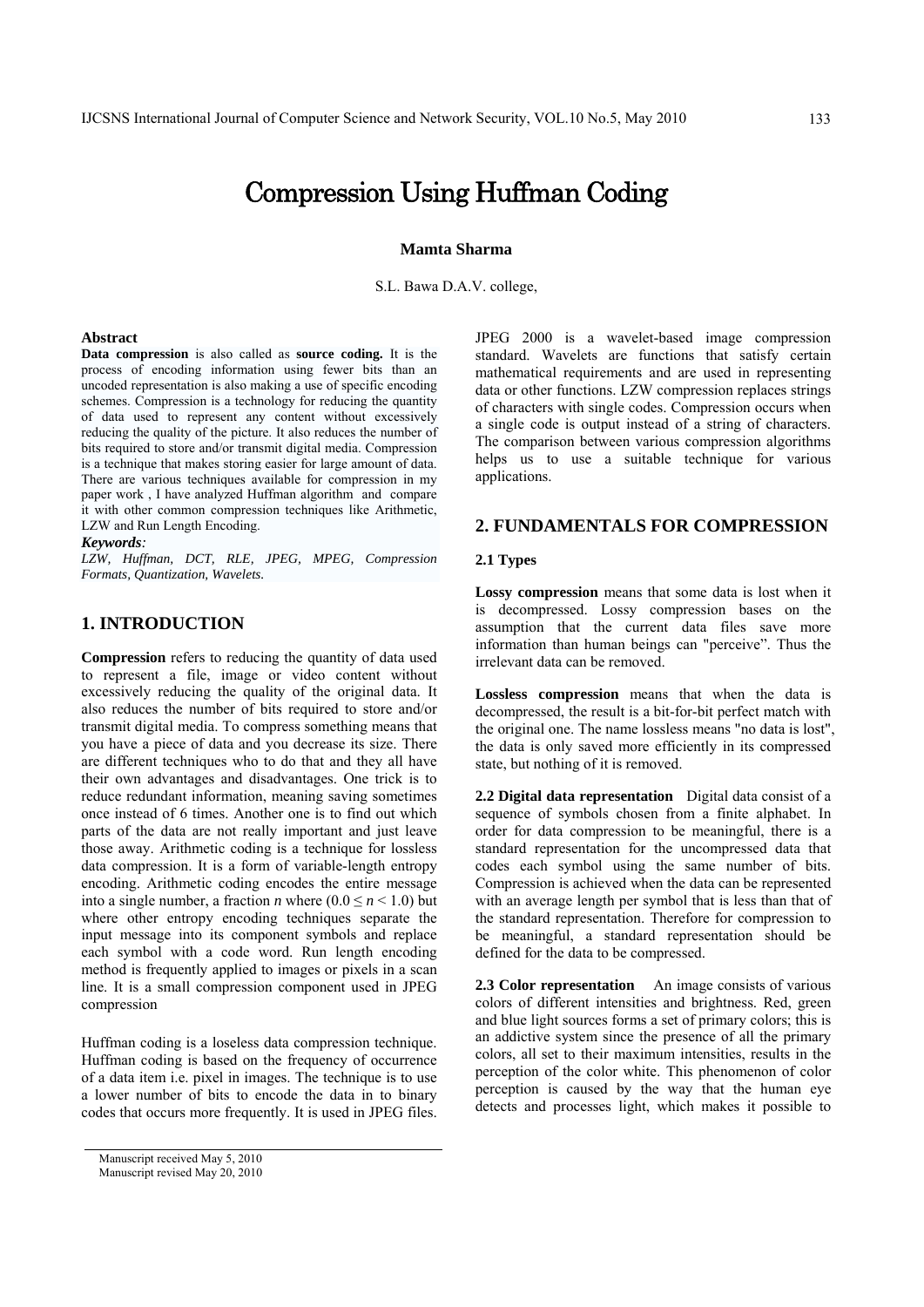represent an image as a set of three intensity signals in two spatial dimensions.

**2.4 Digitization** In order to be processed by computers, an image that is captured by a light sensor must first be digitized. Digitization consists of three steps:1) spatial sampling, 2) temporal sampling, and 3) quantization.

1) **Spatial sampling**: Spatial sampling consists of taking measurements of the underlying analog signal at a finite set of sampling points in a finite viewing area. The two dimensional sets of sampling points are transformed into a one-dimensional set through a process called raster scanning. The two main ways to perform raster scanning are progressive and interlaced.

2) **Temporal sampling**: It is performed mainly in motion estimation for video sequences. The human visual system is relatively slow in responding to temporal changes. By taking at least 16 samples per second at each grid point, an illusion of motion is maintained. This observation is the basis for motion picture technology, which typically performs temporal sampling at a rate of 24 frames/sec.

3) **Quantization**: After spatial and temporal sampling, the image consists of a sequence of continuous intensity values. The continuous intensity values are incompatible with digital processing, and one more step is needed before this information is processed by a digital computer. The continuous intensity values are converted to a discrete set of values in a process called quantization. Quantization can be viewed as a mapping from a continuous domain to a discrete range. A particular quantization mapping is called a quantizer.

**2.5 Redundancy** Redundancy exists in two forms: spatial and temporal.

The former, also called intraframe redundancy, refers to the redundancy that exists within a single frame of video or image, while the latter, also called interface redundancy, refers to the redundancy that exists between consecutive frames within a video sequence.

**2.6 Vector Quantization** In vector quantization, an image is segmented into same-sized blocks of pixel values. The blocks are represented by a fixed number of vectors called code words. The code words are chosen from a finite set called a codebook. the size of the codebook affects the rate as well as the distortion while a smaller codebook has the opposite effects.

2.7 Discrete Cosine Transform Discrete cosine transform (DCT) is a Fourier-related transform[41] similar to the discrete Fourier transform[42](DFT), but using only real numbers. DCTs are equivalent to DFTs of roughly twice the length, operating on real data with even symmetry (since the Fourier transform of a real and even function is real and even), where in some variants the input and/or output data are shifted by half a sample. The discrete cosine transform (DCT) helps separate the image into parts (or spectral sub-bands) of differing importance (with respect to the image's visual quality). The DCT is similar to the discrete Fourier transform, it transforms a signal or image from the spatial domain to the frequency domain.

# **3. COMPRESSION TECHNIQUES**

#### **3.1 SIMPLE REPETITION**

If in a sequence a series on *n* successive tokens appears we can replace these with a token and a count number of occurrences. We usually need to have a special flag to denote when the repeated token appears

For Example

87900000000000000000000000000000000

We can replace with

879f32

Where f is the flag for zero.

Compression savings depend on the content of the data.

## **Applications:**

1. Suppression of zero's in a file **(**Zero Length Suppression).

- 2. Silence in audio data, or pauses in conversation etc*.*
- 3. Bitmaps
- 4. Blanks in text or program source files
- 5. Backgrounds in images
- 6. Other regular image or data tokens

## **3.2 RLE**

This encoding method [34] is frequently applied to images (or pixels in a scan line). In this instance, sequences of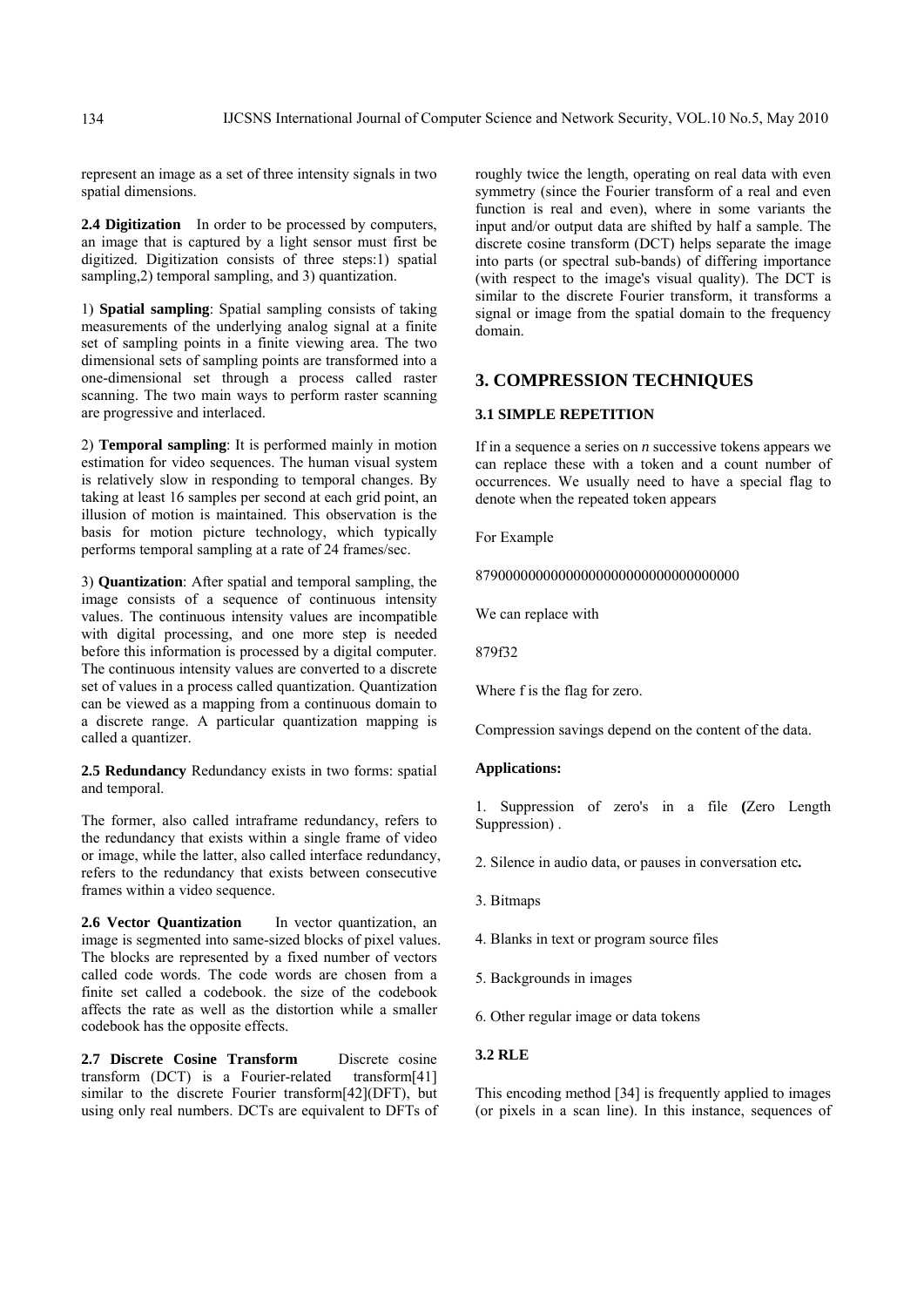image elements (X1,X2……….,Xn)are mapped to pairs (c1,ℓ1),(c2,ℓ2),……..,(cn,ℓn) where *ci* represent image intensity or color and *li* the length of the *i*th run of pixels (Not dissimilar to zero length suppression above). The savings are dependent on the data. In the worst case (Random Noise) encoding is heavier than original file.

## **Applications:**

It is a small compression component used in JPEG compression.

## **3.3 PATTERN SUBSTITUTION**

This is a simple form of statistical encoding. Here we substitute a frequently repeating pattern(s) with a code. The code is shorter than pattern giving us compression.

More typically tokens are assigned according to frequency of occurrence of patterns:

- Count occurrence of tokens
- Sort in Descending order
- Assign some symbols to highest count tokens

A predefined symbol table may used i.e assign code *i* to token *i*.

## **3.4 ENTROPY ENCODING**

Lossless compression frequently involves some form of entropy encoding and is based on information theoretic techniques. Shannon is father of information theory. Some entropy encoding techniques are discussed below.

## **3.5 THE SHANNON-FANO ALGORITHM**

This is a basic information theoretic algorithm. A simple example will be used to illustrate the algorithm:

| Symbol | E  | В | C |   | $\tilde{\phantom{a}}$<br>be tra<br>3.7 <sub>A</sub> |
|--------|----|---|---|---|-----------------------------------------------------|
| Count  | 15 |   | h | 6 | The<br>exact                                        |

**Encoding for the Shannon-Fano Algorithm**

It follows a top-down approach :

1. Sort symbols according to their frequencies/probabilities, e.g., ABCDE.

2. Recursively divides into two parts, each with approx. same number of counts.



| of bits) |    |      | Symbol Count $log(1/p)$ Code |    | Subtotal $(\#$ |
|----------|----|------|------------------------------|----|----------------|
|          |    |      |                              |    |                |
| A        | 15 | 1.38 | 00                           | 30 |                |
| B        | 7  | 2.48 | 01                           | 14 |                |
| C        | 6  | 2.70 | 10                           | 12 |                |
| D        | 6  | 2.70 | 110                          | 18 |                |
| E        | 5  | 2.96 | 111                          | 15 |                |
|          |    |      | TOTAL (# of bits): 89        |    |                |

#### **3.6 HUFFMAN CODING**

Huffman coding[24] is based on the frequency of occurrence of a data item (pixel in images). The principle is to use a lower number of bits to encode the data that occurs more frequently. Codes are stored in a Code Book which may be constructed for each image or a set of images. In all cases the code book plus encoded data must be transmitted to enable decoding.

## **3.7 ADAPTIVE HUFFMAN CODING**

The key is to have both encoder and decoder to use exactly the same *initialization* and update model routines. Update model does two things: (a) increment the count, (b) update the Huffman tree.[25] During the updates, the Huffman tree will be maintained its *sibling property*, i.e.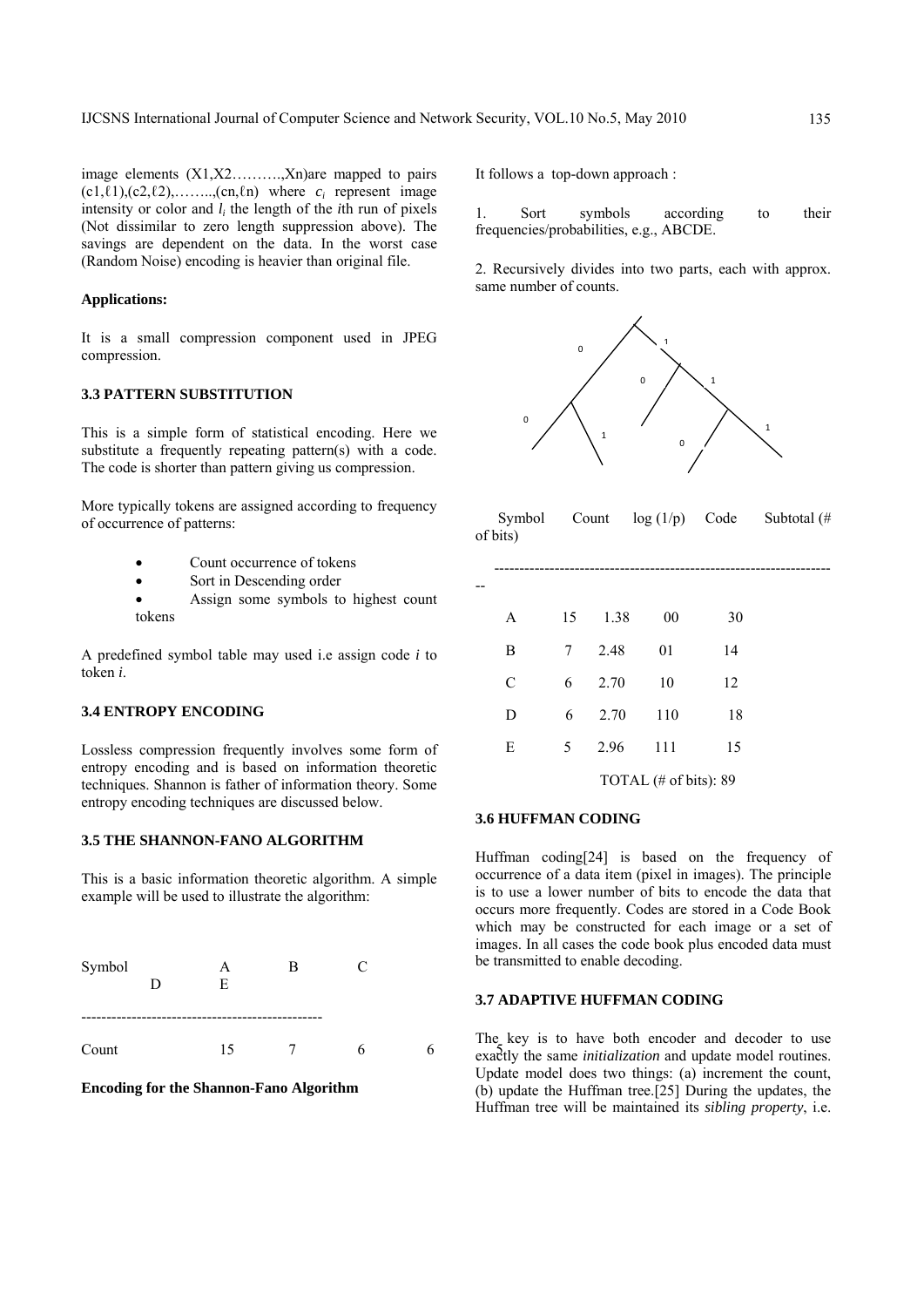the nodes (internal and leaf) are arranged in order of increasing weights (see figure).

When swapping is necessary, the farthest node with weight W is swapped with the node whose weight has just been increased to W+1.**Note:** If the node with weight W has a subtree beneath it, then the subtree will go with it. The Huffman tree could look very different after node swapping.



## **3.8 ARITHMETIC CODING**

Huffman coding and the like use an integer number (k) of bits for each symbol, hence k is never less than 1. Sometimes, e.g., when sending a 1-bit image, compression becomes impossible. [15]

#### **3.9 LZW**

LZW compression replaces strings of characters with single codes. It does not do any analysis of the incoming text. Instead, it just adds every new string of characters it sees to a table of strings. Compression occurs when a single code is output instead of a string of characters.

The code that the LZW algorithm outputs can be of any arbitrary length, but it must have more bits in it than a single character. The first 256 codes (when using eight bit characters) are by default assigned to the standard character set. The remaining codes are assigned to strings as the algorithm proceeds. The sample program runs as shown with 12 bit codes. This means codes 0-255 refer to individual bytes, while codes 256-4095 refer to substrings.

LZW compression works best for files containing lots of repetitive data. This is often the case with text and monochrome images. Files that are compressed but that do not contain any repetitive information at all can even grow bigger!

#### **Advantages and Disadvantages:**

LZW compression is fast.

Royalties have to be paid to use LZW compression algorithms within applications (see below).

## **Applications:**

LZW compression can be used in a variety of file formats[30]:

- TIFF files
- GIF files

# **4. HUFFMAN ALGORITHM**

Huffman coding is an entropy encoding algorithm used for lossless data compression in computer science and information theory. The term refers to the use of a variable-length code table for encoding a source symbol (such as a character in a file) where the variable-length code table has been derived in a particular way based on the estimated probability of occurrence for each possible value of the source symbol.

Huffman coding uses a specific method for choosing the representation for each symbol, resulting in a prefix-free code (that is, the bit string representing some particular symbol is never a prefix of the bit string representing any other symbol) that expresses the most common characters using shorter strings of bits than are used for less common source symbols. Huffman was able to design the most efficient compression method of this type: no other mapping of individual source symbols to unique strings of bits will produce a smaller average output size when the actual symbol frequencies agree with those used to create the code. A method was later found to do this in linear time if input probabilities (also known as *weights*) are sorted.

For a set of symbols with a uniform probability distribution and a number of members which is a power of two, Huffman coding is equivalent to simple binary block encoding [40]e.g., ASCII coding.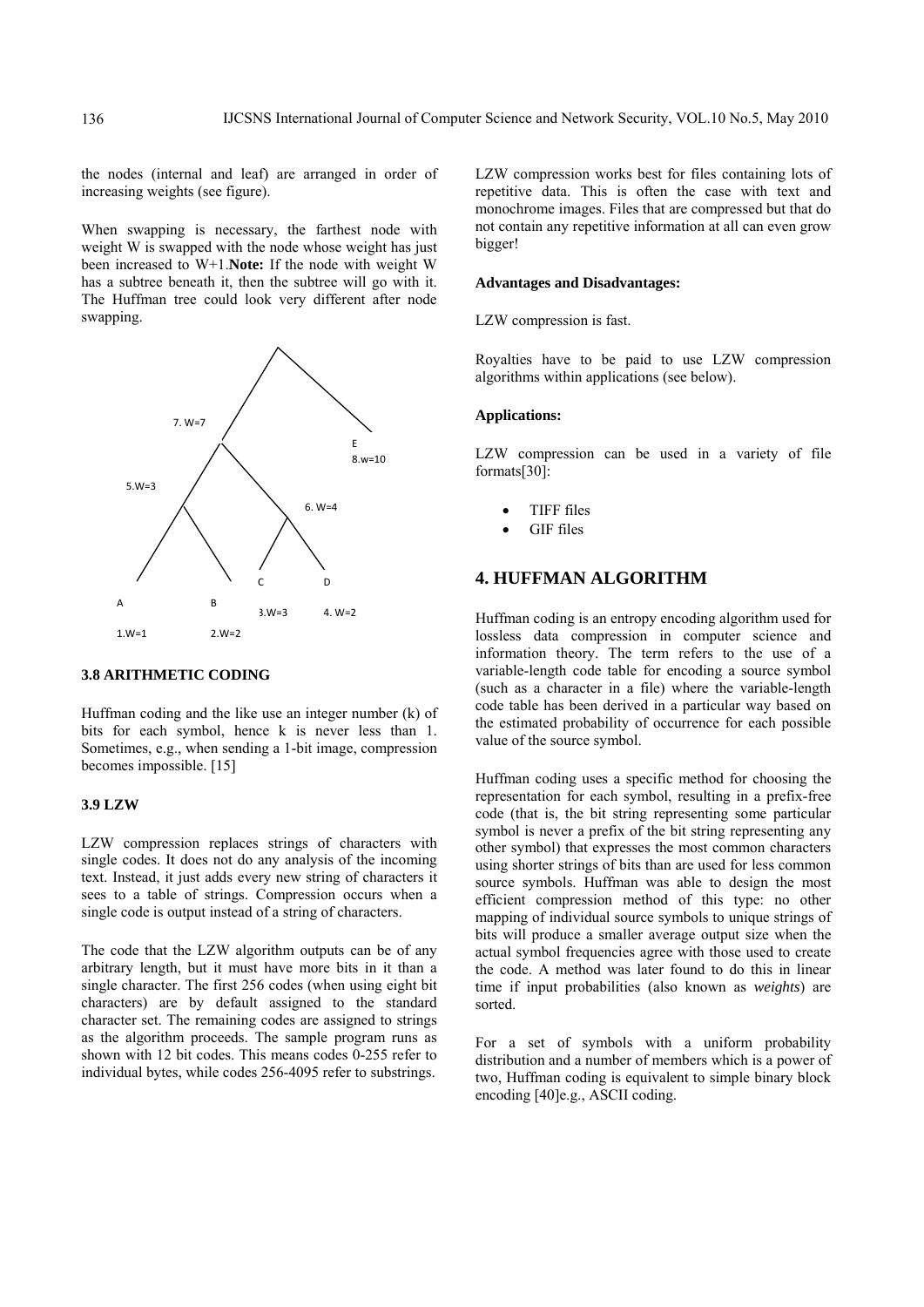

## **BASIC TECHNIQUE**

Assume you have a source generating 4 different symbols  ${a_1, a_2, a_3, a_4}$  with probability  ${0.4; 0.35; 0.2; 0.05}$ . Generate a binary tree from left to right taking the two less probable symbols, putting them together to form another equivalent symbol having a probability that equals the sum of the two symbols. Keep on doing it until you have just one symbol. Then read the tree backwards, from right to left, assigning different bits to different branches.

The final huffman code is:

| <b>SYMBOL</b>  | <b>CODE</b> |
|----------------|-------------|
| a1             | 0           |
| a2             | 10          |
| a <sub>3</sub> | 111         |
| a <sub>4</sub> | 110         |

The technique works by creating a binary tree of nodes. These can be stored in a regular array, the size of which depends on the number of symbols(N). A node can be either a leaf node or an internal node. Initially, all nodes are leaf nodes, which contain the symbol itself, the weight (frequency of appearance) of the symbol and optionally, a link to a parent node which makes it easy to read the code (in reverse) starting from a leaf node. Internal nodes contain symbol weight, links to two child nodes and the optional link to a parent node. As a common convention, bit '0' represents following the left child and bit '1' represents following the right child. A finished tree has N leaf nodes and N−1 internal nodes.

A linear-time\* method to create a Huffman tree is to use two queues, the first one containing the initial weights (along with pointers to the associated leaves), and combined weights (along with pointers to the trees) being put in the back of the second queue. This assures that the

lowest weight is always kept at the front of one of the two queues.

Creating the tree:

- 1. Start with as many leaves as there are symbols.
- 2. Enqueue all leaf nodes into the first queue (by probability in increasing order so that the least likely item is in the head of the queue).
- 3. While there is more than one node in the queues:
	- 1. Dequeue the two nodes with the lowest weight.
	- 2. Create a new internal node, with the two just-removed nodes as children (either node can be either child) and the sum of their weights as the new weight.
	- 3. Enqueue the new node into the rear of the second queue.
- 4. The remaining node is the root node; the tree has now been generated.

This is implimented using the following function:

short create\_tree()

{

void find lowest freqs(void);

short only one up ptr\_left(void);

double maxfreq  $= 0$ ;

struct chardata \*new\_node = NULL;

fprintf(fpp,"Creating tree from frequencies...");

while (maxfreq < 0.99999 )

{

find lowest freqs();

if ((new\_node = (struct chardata  $*$ )malloc(sizeof (struct chardata)) )

 $=$  NULL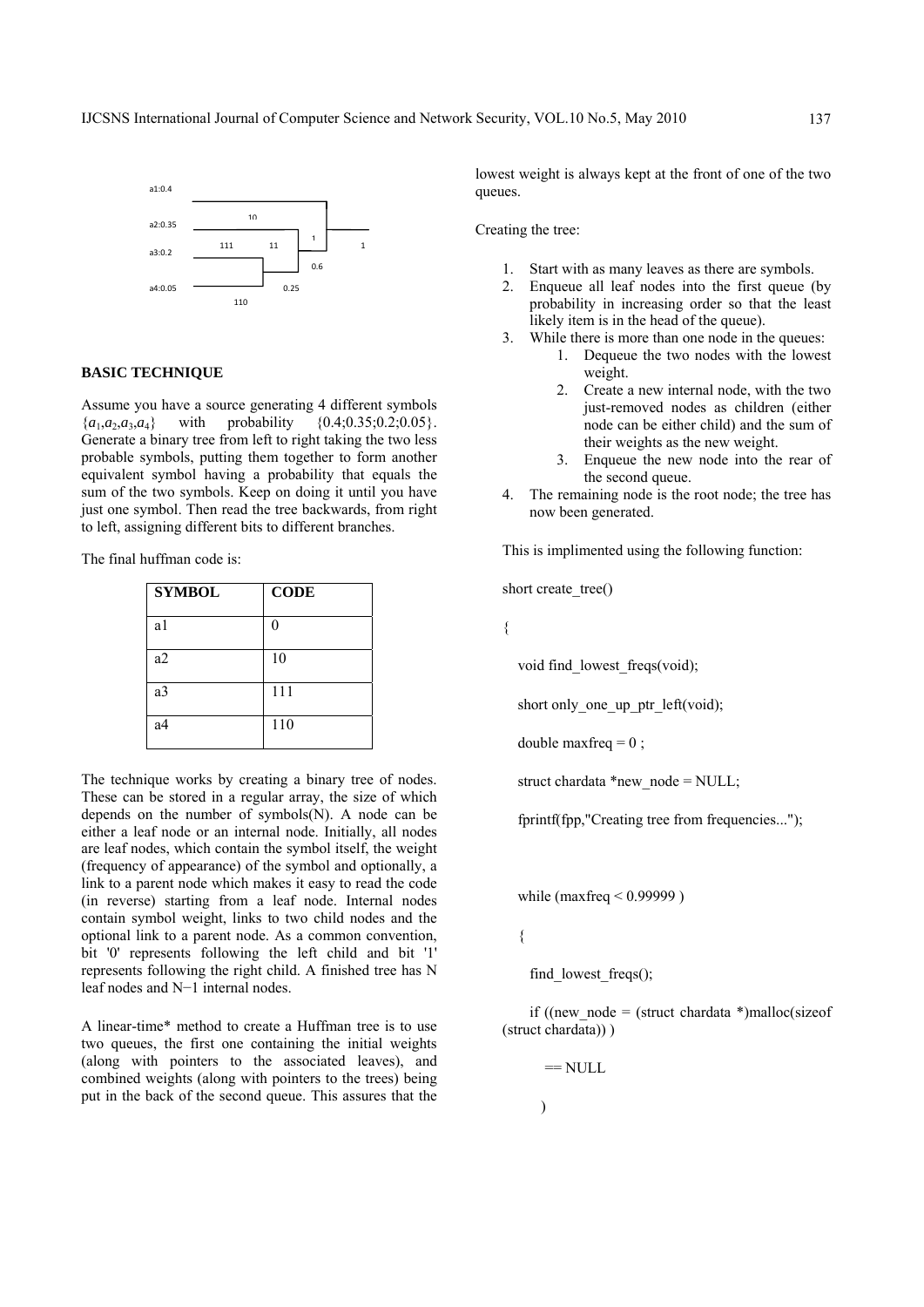{ printf(fpp,"Insufficient memory, malloc() failed in create  $tree()$ .") ; return FALSE; }  $new\_node \ge up = NULL;$ new node- $>$ left = ptr2; new node- $\ge$ right = ptr1; new\_node->charnum = -1; ptr1->up = new node; ptr2- $>up$  = new node; new node->frequency = ptr1->frequency + ptr2->frequency;  $maxfreq = new node \rightarrow frequency;$ #ifdef VERBOSE fprintf(fpp,"Newly created freq  $=$  %f\n", maxfreq); #endif }  $root = new node;$ if (only one up ptr  $left()$ ) { #endif } else { remaining up-pointer."); return FALSE; } return TRUE; } of the Huffman coding while both minimizing variance and minimizing the length of the longest character code. will take *O*(*n*log*n*) time. **4.1 MAIN PROPERTIES**  decoder, unambiguous. Huffman coding is very good

fprintf(fpp,"Done creating tree.");

## #ifdef verbose

 fprintf(fpp,"Win: apparently only one remaining up-pointer.");

fprintf(fpp,"Lose: apparently more than one

It is generally beneficial to minimize the variance of codeword length. For example, a communication buffer receiving Huffman-encoded data may need to be larger to deal with especially long symbols if the tree is especially unbalanced. To minimize variance, simply break ties between queues by choosing the item in the first queue. This modification will retain the mathematical optimality

This method is linear time assuming that you already have the leaf nodes sorted by initial weight. If not, sorting them

1. Unique Prefix Property: no code is a prefix to any other code (all symbols are at the leaf nodes) -> great for

2. If prior statistics are available and accurate, then

3. The frequencies used can be generic ones for the application domain that are based on average experience, or they can be the actual frequencies found in the text being compressed.

4. Huffman coding is optimal when the probability of each input symbol is a negative power of two.

5. The worst case for Huffman coding can happen when the probability of a symbol 6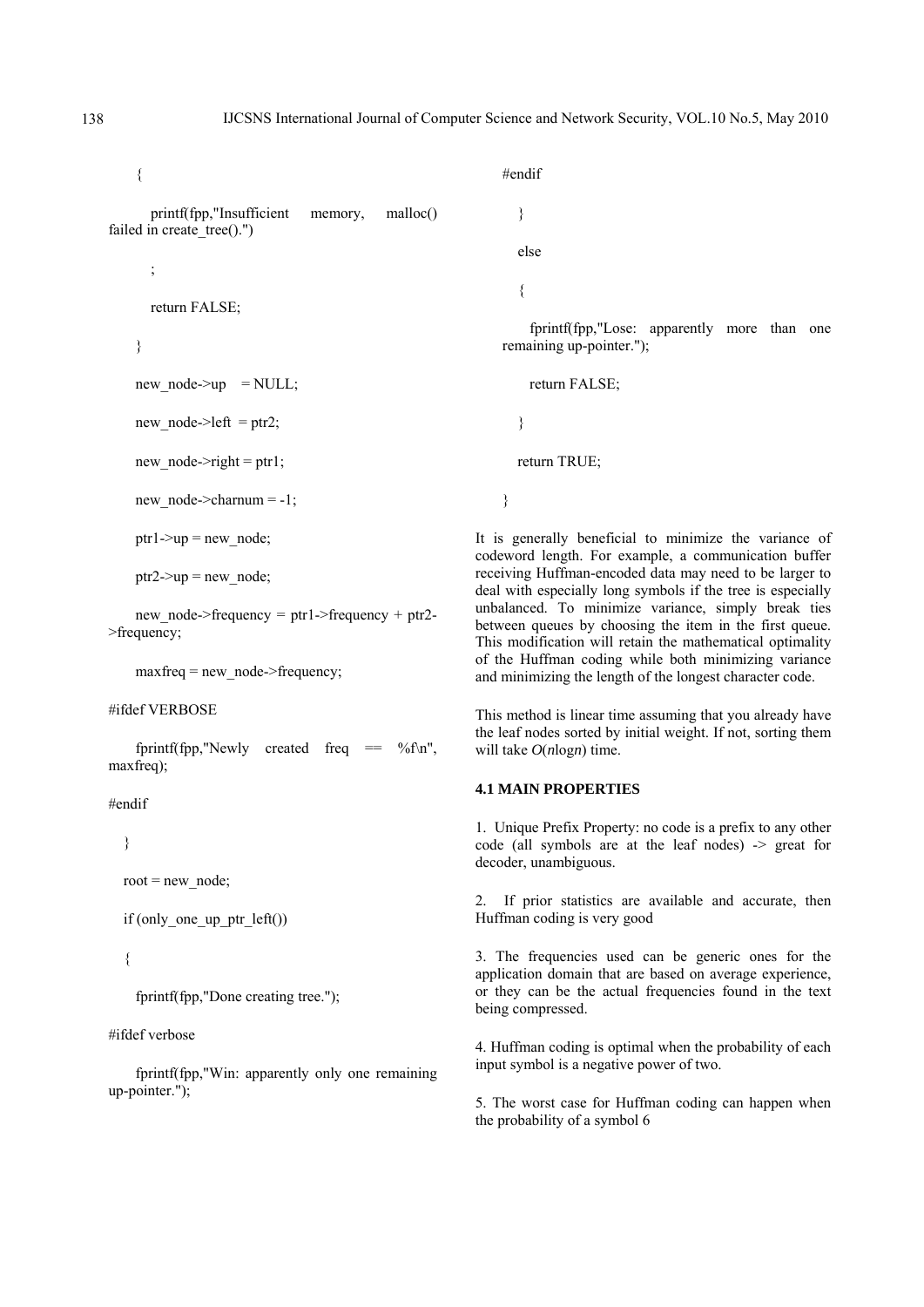ceeds  $2^{-1} = 0.5$ , making the upper limit of inefficiency unbounded. These situations often respond well to a form of blocking called run-length encoding.

# **4.2 APPLICATIONS**

1. Arithmetic coding can be viewed as a generalization of Huffman coding; indeed, in practice arithmetic coding is often preceded by Huffman coding, as it is easier to find an arithmetic code for a binary input than for a nonbinary input.

2. Huffman coding is in wide use because of its simplicity, high speed and lack of encumbrance by patents.

3. Huffman coding today is often used as a "back-end" to some other compression method. DEFLATE (PKZIP's algorithm) and multimedia codecs such as JPEG and MP3 have a front-end model and quantization followed by Huffman coding.

## **4.3 ADVANTAGES**

- Algorithm is easy to implement
- Produce a lossless compression of images

## **4.4 DISADVANTAGES**

- Efficiency depends on the accuracy of the statistical model used and type of image.
- Algorithm varies with different formats, but few get any better than 8:1 compression.
- Compression of image files that contain long runs of identical pixels by Huffman is not as efficient when compared to RLE.
- The Huffman encoding process is usually done in two passes. During the first pass, a statistical model is built, and then in the second pass the image data is encoded based on the generated model. From here we can see that Huffman encoding is a relatively slow process as time is required to build the statistical model in order to archive an efficient compression rate.
- Another disadvantage of Huffman is that, all codes of the encoded data are of different sizes (not of fixed length). Therefore it is very difficult for the decoder to know that it has reached the last bit of a code, and the only way for it to know is by following the paths of the up-side down tree and coming to an end of it (one of the branch). Thus, if the encoded data is corrupted with additional bits added or bits missing, then

whatever that is decoded will be wrong values, and the final image displayed will be garbage.

It is required to send Huffman table at the beginning of the compressed file ,otherwise the decompressor will not be able to decode it. This causes overhead.

## **4.5 ADAPTIVE HUFFMAN CODING**

Adaptive huffman coding (Dynamic Huffman coding) is an adaptive coding technique based on Huffman coding, building the code as the symbols are being transmitted, having no initial knowledge of source distribution, that allows one-pass encoding and adaptation to changing conditions in data.

The benefit of one-pass procedure is that the source can be encoded in real time, though it becomes more sensitive to transmission errors, since just a single loss ruins the whole code.

## **CONCLUSIONs**

I have studied various techniques for compression and compare them on the basis of their use in different applications and their advantages and disadvantages. I have concluded that arithmetic coding is very efficient for more frequently occurring sequences of pixels with fewer bits and reduces the file size dramatically.RLE is simple to implement and fast o execute. LZW algorithm is better to use for TIFF, GIF and Textual Files. It is easy to implement, fast and lossless algorithm whereas Huffman algorithm is used in JPEG compression. It produces optimal and compact code but relatively slow. Huffman algorithm is based on statistical model which adds to overhead.

The above discussed algorithms use lossless compression technique.JPEG technique which is used mostly for image compression is a lossy compression technique.JPEG 2000 is advancement in JPEG standard which uses wavelets.

#### **Future Scope and Work**

With the advancements in compression technology, it is now very easy and efficient to compress video files. Various video compression techniques are available. The most common video compression standard is MPEG (Moving Picture Experts Group)[31]. It is a working group of ISO/IEC charged with the development of video and audio encoding standards. MPEG's official designation is ISO/IEC JTC1/SC29 WG11.Many advances are being made for improving the video quality Advancements in MPEG standard are MPEG-1(MP3)[33],MPEG-2,MPEG-3,MPEG-4(MPEG-4 Part 2 or Advanced Simple Profile)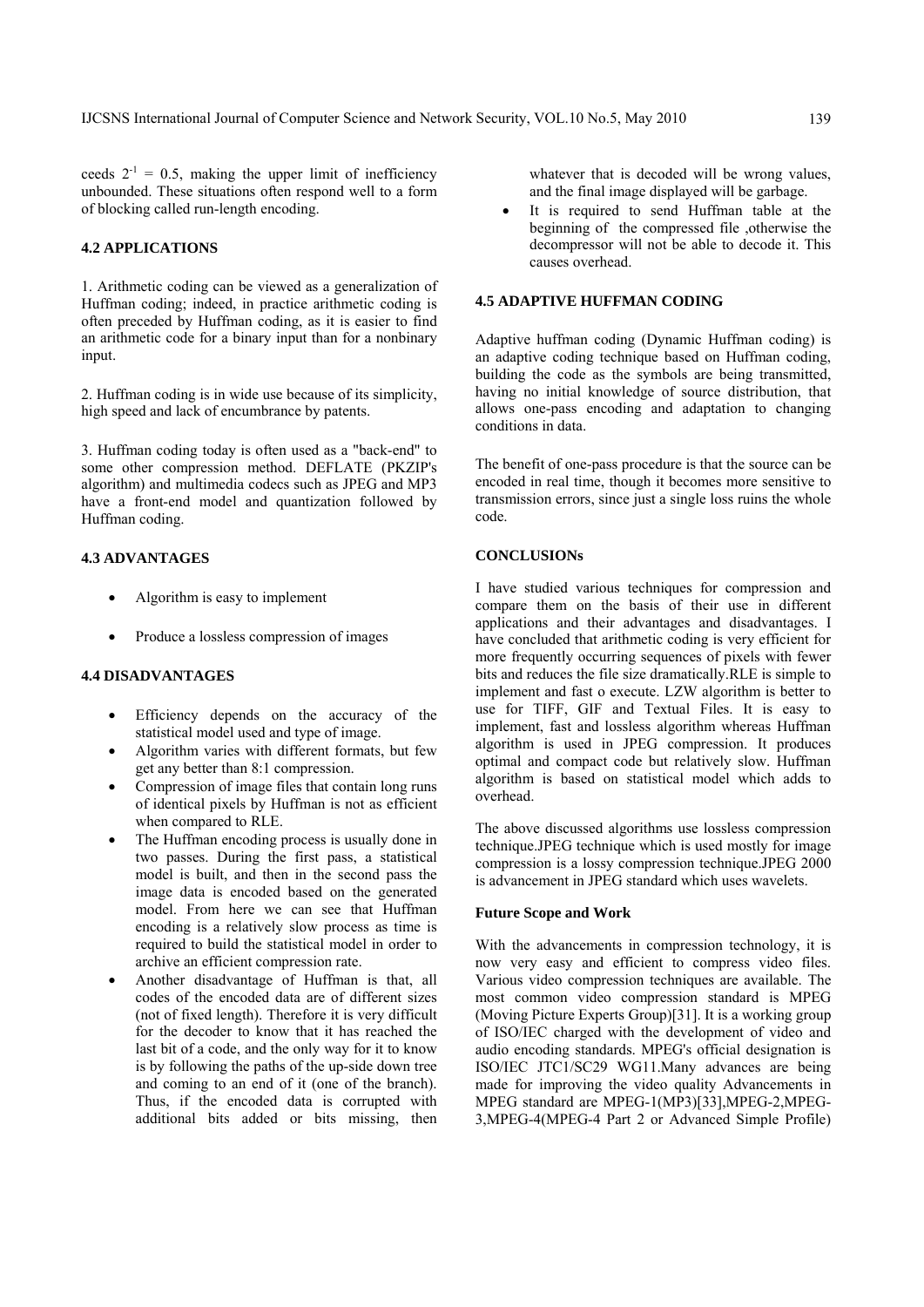and MPEG-4 Part 10 (or Advanced Video Coding or H.264). MPEG-7. A formal system for describing multimedia content. MPEG-21 describes this standard as a multimedia framework. MPEG standard is very efficient in the use of DVDs.Various H.261 standards could be used in future for advancement in video conferencing technology

Other applied fields that are making use of wavelets in the coming future, include astronomy, acoustics, nuclear engineering, sub-band coding, signal and image processing, neurophysiology, music, magnetic resonance imaging, speech discrimination, optics, fractals, turbulence, earthquake-prediction, radar, human vision, and pure mathematics applications such as solving partial differential equations.

| <b>ALGORITHM</b>     | <b>HUFFMAN</b><br><b>CODING</b>                                                                                                                                                    | <b>LZW</b>                                                                                                                                                             | <b>ARITHMETIC</b><br><b>CODING</b>                                                                                                                                                 | <b>RUN LENTH</b><br><b>CODING</b>                                                  |
|----------------------|------------------------------------------------------------------------------------------------------------------------------------------------------------------------------------|------------------------------------------------------------------------------------------------------------------------------------------------------------------------|------------------------------------------------------------------------------------------------------------------------------------------------------------------------------------|------------------------------------------------------------------------------------|
| <b>ADVANTAGES</b>    | 1. Easy to implement<br>2. Lossless technique<br>3. Produces optimal<br>compact code<br>and                                                                                        | 1. Easy to implement<br>2. Fast compression.<br>3. Lossless technique.<br>3. Dictionary based<br>technique.                                                            | 1. Efficiently represents<br>more frequently<br>occurring sequences of<br>pixels values with fewer<br>bits.<br>2. Reduce file size<br>dramatically.<br>3. Lossless<br>compression. | 1. Simple to<br>implement<br>2. Fast to<br>execute.<br>3. Lossless<br>compression. |
| <b>DISADVANTAGES</b> | 1. Relatively slow.<br>2. Depends upon<br>statistical model of<br>data.<br>3. Decoding is<br>difficult due to<br>different code<br>lengths.<br>4. Overhead due to<br>Huffman tree. | 1. Management of<br>string table is<br>difficult.<br>2. Amount of storage<br>needed is<br>indeterminate.<br>3. Royalties have to<br>be paid to use LZW<br>compression. | 1. It is a paid algorithm<br>(protected by patent).<br>2. Statistical technique.                                                                                                   | 1. Compression<br>ratio is low as<br>compared to<br>other algorithms.              |
| <b>APPL ICATION</b>  | Used in JPEG.                                                                                                                                                                      | Used in TIFF and<br>GIF files.                                                                                                                                         | Used mostly for<br>frequently occurring<br>sequences of pixels.                                                                                                                    | Used mostly for<br>TIFF, BMP and<br>PCX files.                                     |

#### **Comparison of common algorithms with Huffman Coding**

#### **References**

- [1] Darrel Hankersson, Greg A. Harris, and Peter D. Johnson Jr*.*Introduction to Information Theory and Data Compression. CRC Press, 1997.
- [2] Gilbert Held and Thomas R. Marshall*.* Data and Image Compression: Tools and Techniques
- [3] http://en.wikipedia.org/wiki/Discrete\_Fourier\_transform
- [4] Terry Welch, "A Technique for High-Performance Data
- Compression", Computer, June 1984 [5] http://www.The LZW compression algorithm.htm
- 
- [6] Dzung Tien Hoang and Jeffery Scott Vitter .Fast and Efficient Algorithms for video Compression and Rate Control,June 20,1998.
- [7] http://www.Howstuffworks How File Compression Works.htm.
- [8] http://www .H\_261 Wikipedia, the free encyclopedia.htm
- [9] http://en.wikipedia.org/wiki/Entropy\_encoding
- [10] http://www .JPEG Wikipedia, the free encyclopedia.htm
- [11] http://www.rz.go.dlr.de:8081/info/faqs/graphics/jpeg1.html
- [12] http://www.amara.com/IEEEwave/IEEEwavelet.html
- [13] http://cm.bell-labs.com/who/jelena/Wavelet/w\_applets.html
- [14] http://en.wikipedia.org/wiki/Lossless\_JPEG
- [15] http://en.wikipedia.org/wiki/Arithmetic\_coding
- [16] http://fly.cc.fer.hr/~eddie/Sem\_DPCM.htm
- [17] J. Ziv and A. Lempel, "A Universal Algorithm for Sequential Data Compression", IEEE Transactions on Information Theory, May 1977
- [18] Rudy Rucker, "Mind Tools", Houghton Mifflin Company, 1987
- [19] http://www.dogma.net/markn/index.html
- [20] Huffman's original article: D.A. Huffman, "[3]" (PDF), Proceedings of the I.R.E., sept 1952, pp 1098-1102
- [21] Background story: Profile: David A. Huffman, Scientific American, Sept. 1991, pp. 54-58
- [22] Thomas H. Cormen, Charles E. Leiserson, Ronald L. Rivest, and Clifford Stein. *Introduction to Algorithms*, Second Edition. MIT Press and McGraw-Hill, 2001. **ISBN 0-262-**03293-7. Section 16.3, pp.385–392.
- [23] http://www.Huffman coding Wikipedia, the free encyclopedia.htm
- [24] http://en.wikipedia.org/wiki/Huffman\_coding
- [25] http://en.wikipedia.org/wiki/Adaptive\_Huffman\_coding
- [26] Compressed Image File Formats: JPEG, PNG, GIF,XBM, BMP, John Miano, August 1999
- [27] Introduction to Data Compression, Khalid Sayood, Ed Fox (Editor), March 2000